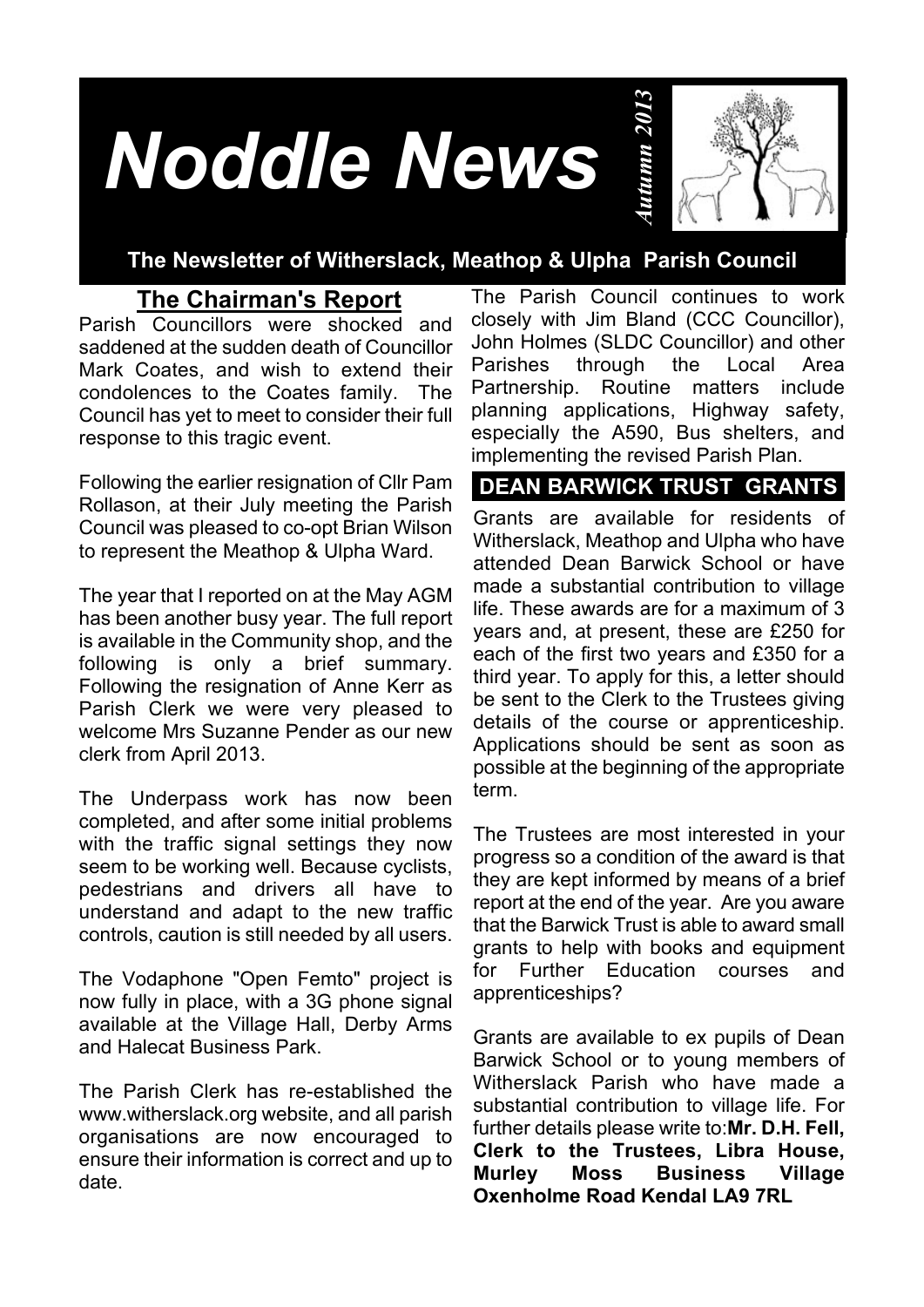## **ST PAUL'S CHURCH**

**Special Services coming up at St. Paul's:** 9.30am Sunday 6th October Harvest Festival Service at St. Paul's 6.30pm Sunday 3rd November "All Souls' Service" hosted by St. Mary's, Crosthwaite where we can remember loved ones no longer with us on earth. (See Parish Magazine) 9.30am Sunday 10th November Remembrance Sunday Service at St. Paul's 6.30pm Tuesday 17th December Village Christmas Carol Service at St. Paul's Christmas Eve 4.30pm Crib, Carols, Christingle venue tba (phone 015395<br>68276) Christmas Eve Midnight 68276) Christmas Communion at 11.15pm hosted by St. Anthony's, Cartmel Fell Christmas Day 9.30am Christmas Communion service at St. Paul's

Do make a note of these dates and consider coming along. These are days when our local community can meet up at these traditional high spots of the year. Now that we have our supplementary under-pew heating, the church feels much warmer through the autumn and winter months. This all helps as we offer a warm welcome to everyone in our village.

Our monthly Family services have been proving a welcome addition to our range of services. They are held at 9.30am, last just 45 minutes, and include elements for children as well as adults. They are good services to come to if you are not used to or familiar with Holy Communion or Evensong.

Check the Two Valleys Parish Magazine or the church website for dates: www.crosthwaiteandlyth.co.uk/twovalleys

Do feel free to contact me anytime for a friendly chat:

**Rev. Michael Woodcock, The Vicarage, Crosthwaite. LA8 8HX. 015395 68276. email: mich@elwoodcock.com**

## **THE BURTON FOUNDATION**

This is a local charity that provides small grants to Sixth Form, College and University Students. To qualify the students need to have lived in one of the following Civil Parishes for at least 2 years:

**Burton in Kendal, Dalton, Holme, Preston Patrick, the Hamlet of Holmescales, Beetham, Meathop, Ulpha, Witherslack or Arnside.**

**If you require any further information about the Foundation please do not hesitate to ring Allison Cummings on:**

**01524 782331 or 07717791405**

## **THE COMMUNITY SHOP**

Much of the produce sold is unique to your local shop. Locally made cakes are still the all time favourite. The shop now sells wild venison, sourced from local wild roe and red deer.

May we encourage you to make shopping easier for yourself by ordering specific produce that you would like set aside on any day of your choice.

Simply tell the volunteer on duty which **fruit or vegetables, dairy produce, meats or pies, breads and buns from the bakery** you want and when you would like to collect them.

#### **OPENING HOURS Tel : 015395 52188**

| <b>Mon to Thurs</b>                    | 7.45am until 6.30pm |
|----------------------------------------|---------------------|
| Friday                                 | 7.45am until 6.00pm |
| <b>Saturday</b>                        | 9am until 1pm       |
| <b>Closed Wednesday afternoons and</b> |                     |

**Sunday.**

*NB : Saturday now 1pm not 3pm.*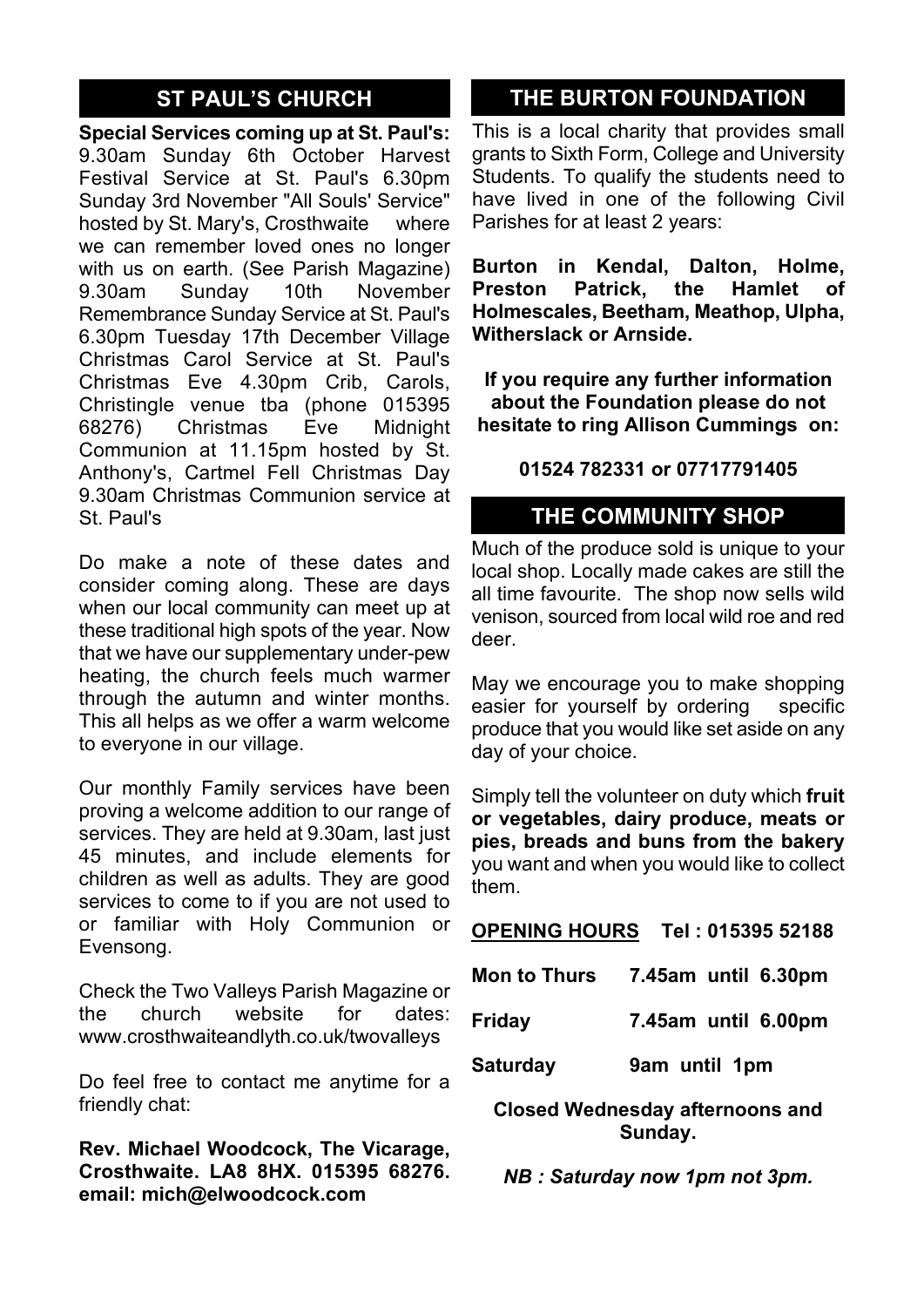## **FLOWER ARRANGING**

There will be four flower arranging sessions in November on Mondays at 7pm in the Barwick Hall. Beginners welcome.

For further information please contact Val<br>on 52398 or by email 52398 jvpattison@btinternet.com

**Flower arranging demonstration.** Monday, December 2nd at 7pm in the Barwick Hall, we welcome professional flower arranger Sue Wareing who will be demonstrating four Christmas designs.

#### **All are welcome.**

#### **Harvest Supper & Auction Sale**

Witherslack Parish Hall Saturday 5th October at 6:45 pm Enjoy a pie and peas supper with wine, sweet and coffee followed by a short auction.

Adults **£7.00** (inc. wine) Children **£2.50**(inc. soft drink)

Tickets available from the SHOP (52188).

**Contributions of produce for the sale & auction most welcome.**

## **PARENT AND TODDLER GROUP**

The group meets every Tuesday in the Parish Hall.

#### **10am to midday**

#### **For more information contact Helen on 015395 52953**

#### **W I**

Our meetings take place in the Parish Hall at 7.30pm every second Tuesday of the month.

**Enquiries to Mrs Pauline Hodgson on**

**015395 52302**

## **MONKEY BUSINESS**

A great way for our youths to socialise and take part in activities in the village or futher afield. We currently have 20 members but there's plenty room for more.

#### **Meets alternate Fridays during term time. 7-9 in the Parish Hall.**

Are you a young person wanting to do a community service? Please come along and find out how you can help at the club.

#### **For more information please contact Steph 52186**

## **THE PARISH HALL**

We are still fundraising towards our next phase of hall improvements.

Thank you to everyone who entered/attended\helped with our August vegetable show it was a lovely show and all entries were great.

Next fundraiser is **ALL DAY BREAKFAST!** Sunday 20 th October 10 am till 2pm, veg options available.

**New members\helpers would be made very welcome! Contact 07917742627**.

## **SHORT MAT BOWLING CLUB**

New members are always welcome. Come along and have a go on Wednesday evenings 7.30 - 10.00 pm in Witherslack Parish Hall. Equipment and a free trial included.

#### **Contact Ann on 52313 or Danny on 52202.**